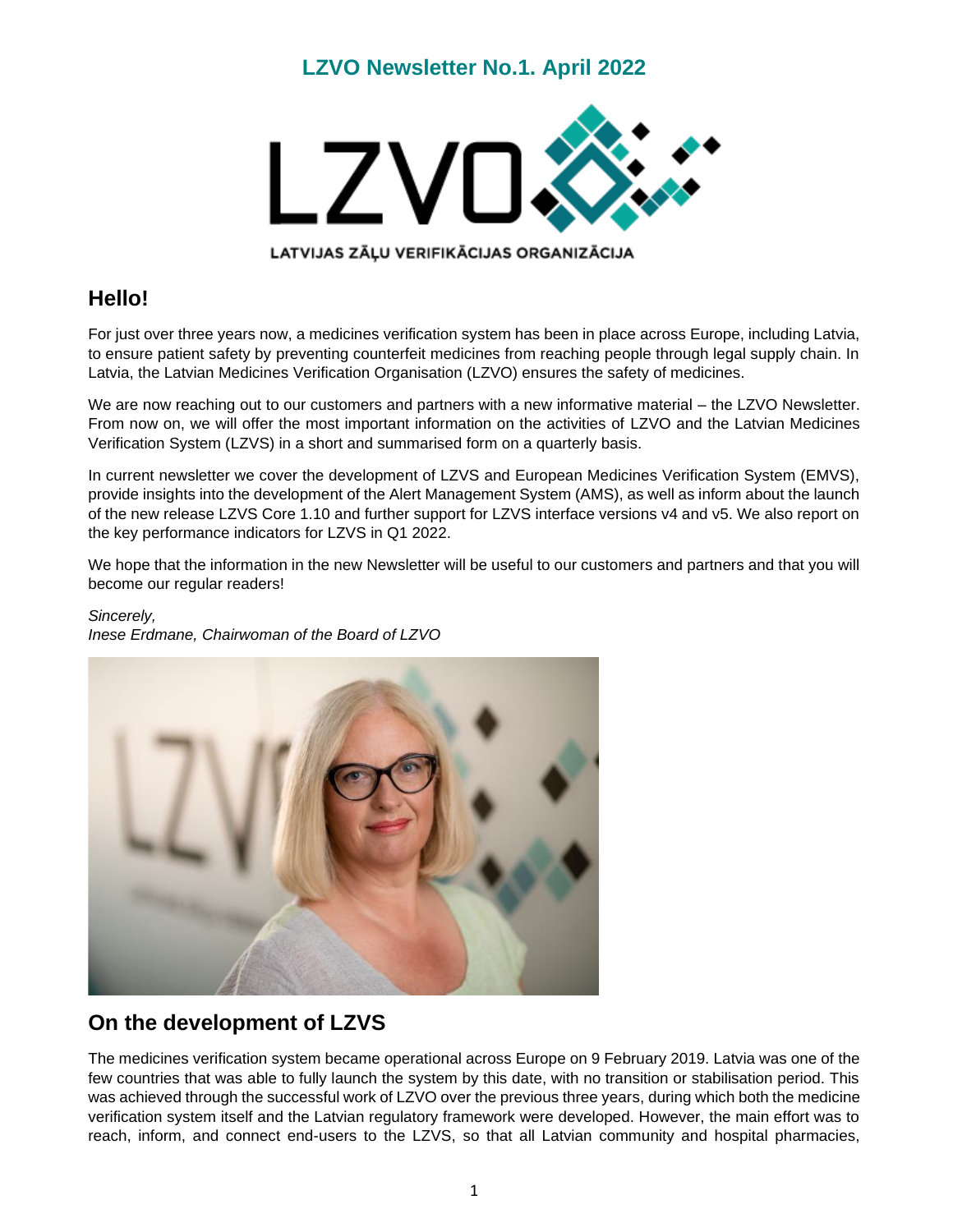pharmaceutical wholesalers, healthcare, and dental institutions, holding a permit for the acquisition of medicinal products, can verify the authenticity of medicines with safety features and decommission them at the point of dispensing.

After the system had gone live, the main tasks remained end-user support and monitoring of LZVS. However, for a couple of years now, regular work has been carried out to maintain and improve LZVS, improve customer service, and reduce the number of alerts. The day-to-day work involves constant cooperation with the system developer Arvato as well as with the end-users of LZVS and their IT suppliers, marketing authorisation holders (MAHs), national competent authorities, founders and full-fledged members, and international partners.

In 2021, a total of 26.2 million verified and safe packages of medicines were delivered to the population through the Latvian legal medicines supply chain. This was 18% more than in 2020, when 22 million packages of medicines were verified and decommissioned through the system.

# **On the development of the EMVS**

However, we cannot just consider LZVS as an isolated system. It is part of a unique, large, and international ecosystem – the European Medicines Verification System (EMVS) – which connects more than 2 500 marketing authorisation holders, 5 000 wholesalers, 110 000 pharmacies, and 6 000 healthcare institutions in 29 European countries. Across this network, millions of prescription medicines are dispensed to patients every day. From the EMVS perspective, pharmacies, hospitals, and wholesalers carry out more than 30 million transactions in real time every day. Many terabytes of data are stored in our databases. EMVS provides an extra level of security for over 460 million people across the European Economic Area and Northern Ireland. Managing such a system is a complex process with continuous improvement. This is a unique project of a scale that has never been seen before.

In most countries, so-called stabilisation periods have been introduced to allow everyone to complete their medicines verification implementation tasks and stabilise the EMVS environment. Spring 2020 brought COVID-19, which completely disrupted our lives and created additional concerns for medicine suppliers, pharmacies, and especially hospitals. The turn of 2020 was marked by Brexit, affecting all Member States traditionally linked to the UK market. In 2020, the EMVS Change Control Board (CCB) was approved to make sure that changes to the overall ecosystem are implemented in a controlled manner and that the interoperability, security, and uninterrupted operation of the entire EMVS is ensured.

LZVO, together with other national medicines verification organisations and the EMVO, continues to work towards further stabilisation and development of the EMVS.



### **New LZVS release Core 1.10**

The LZVS developer Arvato has prepared the next release Core 1.10, which will replace the current version 1.09. The new release will introduce several functional changes and improvements, including support for interface versions v4 and v5. Testing of the new version is currently underway. In Latvia, it is scheduled to be installed in the test environment on 18 May and in the production environment on 31 May. For more information on the scope of release, please, follow the information published on [www.lzvo.lv](http://www.lzvo.lv/) "News" section.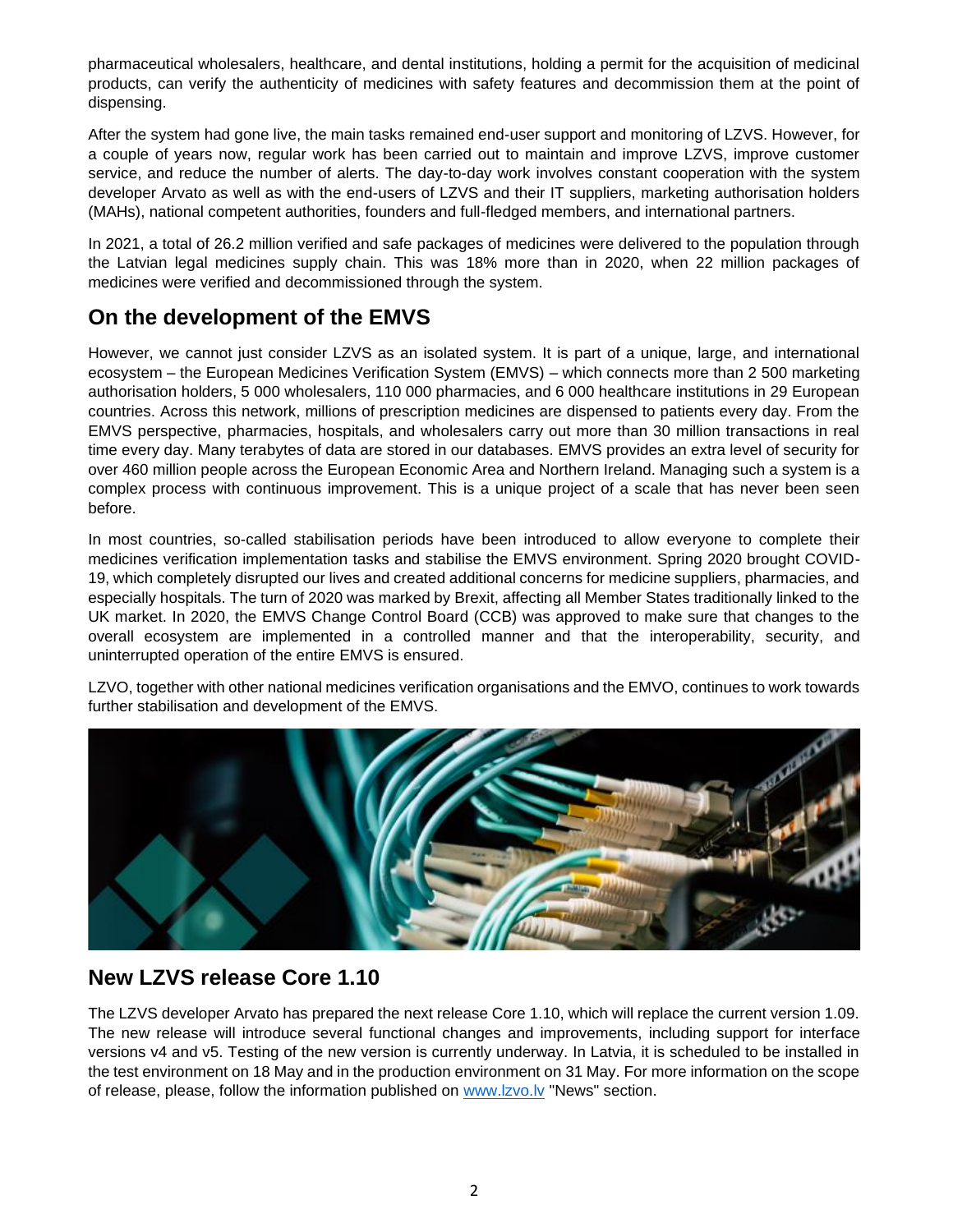After deployment of the release Core 1.10, the interface version v3 of the LZVS will no longer be available, as LZVS provides simultaneous support and availability for the two latest versions of the interface. LZVO is independently monitoring the situation with end-user connections and encourages a timely migration to the latest interface versions so that the medicine verification process is not affected. LZVO has repeatedly sent letters to the managers of the specific companies.



#### **Towards a unified alert management system**

The European Medicines Verification System (EMVS) is developing a common, new, and important project – the Alert Management System (AMS), which aims to improve and simplify the investigation of alerts by supporting system users at all levels of the investigation. The AMS will connect marketing authorization holders, wholesalers, pharmacies, and hospitals on a single platform. This will allow more efficient management and faster investigation of alerts. The system will consist of several components: a HUB AMS (central repository, like the EU HUB), an OBP AMS (connecting manufacturers), and a national AMS to be used by the end-users of the verification system (wholesalers, pharmacies, healthcare institutions) as well as by the supervising authorities.

The first test version of the HUB AMS was already launched in October 2021. A pilot project of the system is currently underway, with the aim of launching the full system in May 2022.

LZVO aims to implement a national AMS system in 2022-2023, which would be connected to the common ecosystem and would allow LZVS end-users to manage alert investigations securely and efficiently while preserving user anonymity and data ownership. The use of the national AMS will be possible through a dedicated application or through integration into existing corporate systems.



### **End-users of the system**

When LZVS was launched in February 2019, 1 043 users – pharmacies, hospitals, wholesalers, and healthcare institutions – joined the verification system in Latvia. During 2019 and 2020, the number of end-users increased until all potential users joined the system. However, from the beginning of 2021, the number of users has been decreasing as access is closed for users who do not use and do not intend to use the system. These include pharmacy branches, instead of which a central pharmacy performs the verification of medicines. Several small healthcare institutions have found that the volume of medicines purchased is low, so they are renouncing their authorization to purchase medicines and continuing to buy medicines from pharmacies. LZVO ensures that only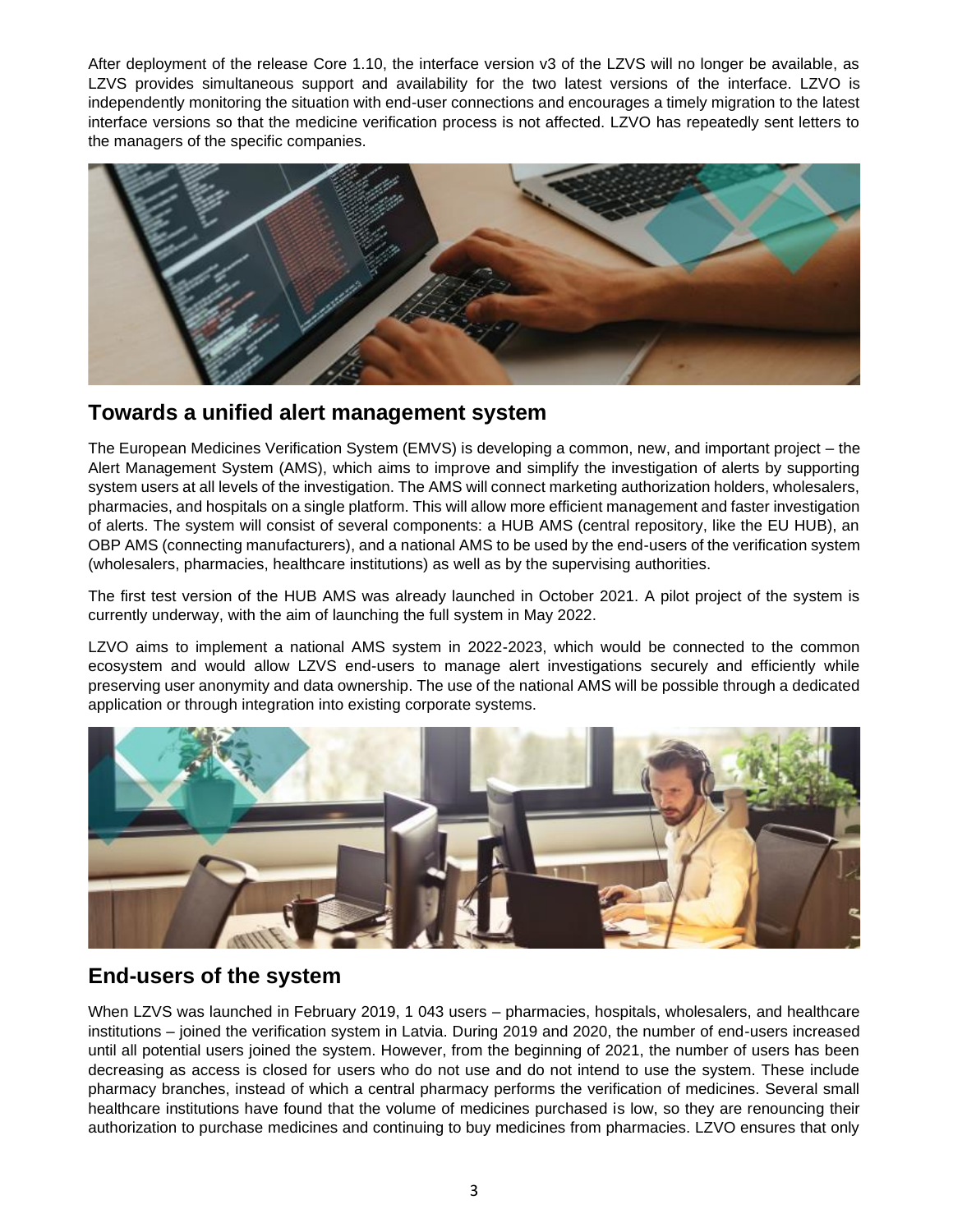legitimate end-users are connected to the system. LZVO grants access to national competent authorities – the State Agency of Medicines (ZVA) and the Health Inspectorate (VI) for supervising the functioning of the repositories and investigating potential incidents of falsification. As of 1 April 2022, 1 187 active end-users had joined LZVS.



# **LZVS performance indicators for verification**

Since the launch of the verification system in Latvia, the number of packages verified and decommissioned has been gradually increasing each year. This is mainly due to two reasons: firstly, the number of end-users gradually increased during the first years of the system's operation, as well as the experience and quality of using the system improved. The second reason is the growth of the market and the increase in the consumption of medicines. According to the State Agency of Medicines of Latvia, the turnover of medicines in community pharmacies increased by 2.1% in 2021 compared to 2020.

In Q1 2022, 26.6 million transactions were made in LZVS, of which 6.2 million were package decommissioning and dispensing. This is 12% more than in the same period last year. Successful decommissioning of unique identifiers account for approximately 58% of the total number of transactions in Q1 2022.



#### **Number of dispensed packs in LZVS per quarters**

# **End-users face low number of alerts**

The alerts that caused the most concern and questions for end-users in the early days of the system have diminished significantly over time. While in 2019 the share of alerts in the total number of transactions in Latvia was 0.1%, by March 2022 the share of alerts affecting end-users of LZVS was on average only 0.01%, which is in line with the EMVO target of 0.05% (see figure below).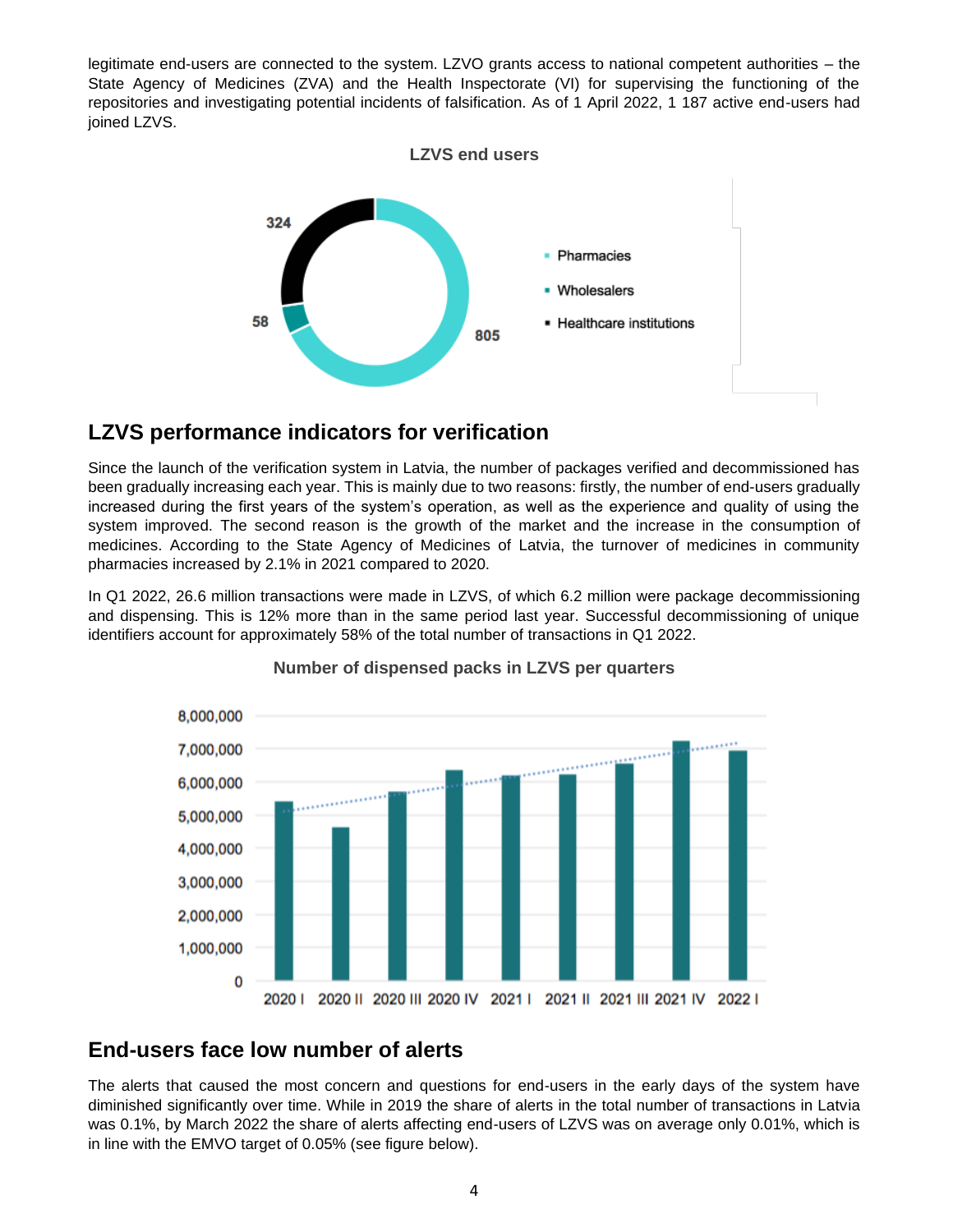In the first quarter of 2022, 67% of the total alerts were of a local nature affecting LZVS end-users. On average, Latvian end-users receive only 1 alert in 3 days. Comparing the share of national alerts in Latvia with the total number of alerts in all EU countries (0.19%), it is significantly lower. This number of alerts indicates a robust functioning of the system. National competent authorities, end-users, manufacturers, and LZVO can track and analyse these alerts.





LZVO, together with all the participants of the verification system, has made great efforts to reduce the number of alerts. LZVO has conducted many seminars and provides ongoing advice to end-users and manufacturers on the prevention and investigation of alerts.

#### **Alert codes**

The alert codes 'Property is already set on pack', 'Unknown serial number', and 'Batch ID mismatch' accounted for 80% of all L5 alert codes in Q1 2022. According to information collected from end-users and MAHs, technical or procedural errors were the cause of about 82% of the alerts. LZVO is involved and actively monitors the resolution of the alert causes and assists the end-user in resolving them as quickly as possible.



#### **Alert codes in the 1st quarter of 2022**